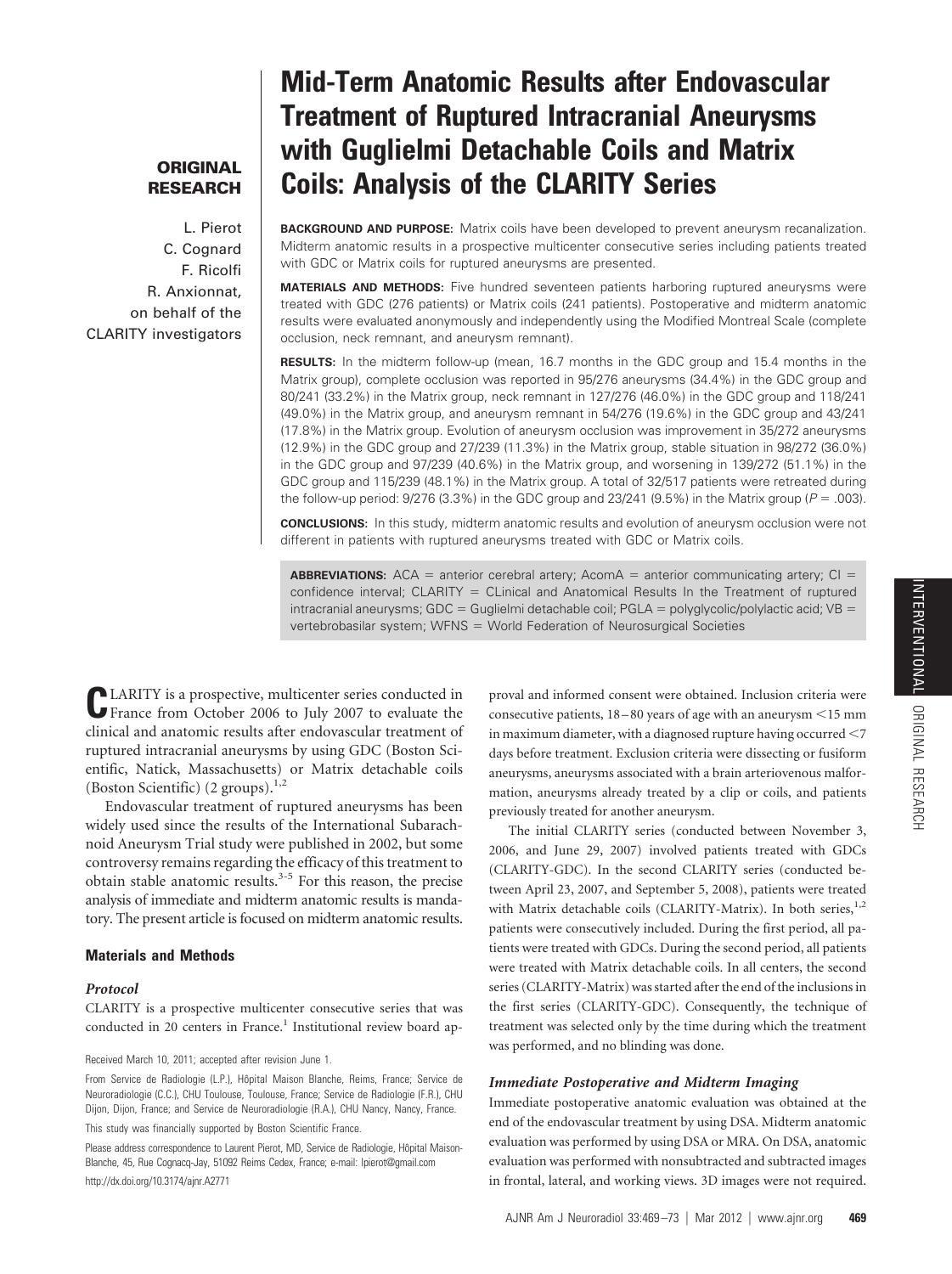On MRA, anatomic evaluation was performed by using 3D time-offlight images (native images and maximum-intensity-projection reconstructions).

Anonymous images were collected through a Web-based data base that was also used for clinical data collection (KIKA Medical, Nancy, France).

#### *Image Analysis*

Anatomic results were anonymously and independently reviewed by 2 experienced neuroradiologists (F.R. and R.A.) who were blinded to all clinical information. Discrepancies were resolved by consensus.

Postoperative and midterm aneurysm occlusion was evaluated by using the Modified Montreal Scale, which classifies the degree of aneurysm occlusion into 3 groups, which include complete occlusion, neck remnant, and aneurysm remnant.<sup>3</sup> We also used a 2-grade scale derived from the Modified Montreal Scale: adequate occlusion (complete occlusion or neck remnant) and aneurysm remnant.

Evolution of aneurysm occlusion was evaluated by directly comparing postoperative and midterm imaging. Evolution was classified in 3 groups: improvement, no change, or worsening.

#### *Statistical Analysis*

Data management and statistical analyses were independently conducted by Ariana Pharma (Paris, France) to determine patient demographics and aneurysm characteristics and to analyze anatomic results, aneurysm occlusion evolution, and retreatment rates in relation to the type of coils used (GDC or Matrix). Mean and frequency comparisons were performed with the Student *t* test and  $\chi^2$  test or the Fisher exact test, respectively. Differences were considered significant at  $P = 0.05$ . Statistical analysis was performed with the Statistical Package for the Social Sciences, Version 15.0 (SPSS, Chicago, Illinois).

#### **Results**

### *Patient Population, Aneurysm Characteristics, and Modalities of Treatment*

The initial population in the CLARITY series was 782 patients (405 patients in the GDC group and 377 patients in the Matrix group). Endovascular treatment failed in 5 patients (3 patients in the GDC group and 2 patients in the Matrix group), and they were subsequently excluded from the analysis. In 4 patients, immediate postoperative DSA control was not available or readable (1 patient in the GDC group and 3 patients in the Matrix group).

During the follow-up period, 110 patients died (63 in the GDC group and 47 in the Matrix group). Eleven patients refused follow-up imaging (6 in the GDC group and 5 in the Matrix group), and 3 patients could not complete follow-up imaging for other reasons, including vegetative state (1 in the GDC group and 2 in the Matrix group).

Finally, 649 patients were theoretically able to undergo midterm follow-up imaging (331 in the GDC group and 318 in the Matrix group).

Ninety patients were lost to midterm follow-up (38 in the GDC group and 52 in the Matrix group). Thirty-five follow-up imaging cases were not transmitted to the core lab at the time of publication (12 in the GDC group and 23 in the Matrix group). Finally, 7 follow-up examinations were judged insufficient for accurate evaluation by the core lab (5 in the GDC group and 2 in the Matrix group). Finally midterm an-

|                   | GDC |       | Matrix |       |      |
|-------------------|-----|-------|--------|-------|------|
|                   | No. | $\%$  | No.    | %     | P    |
| Sex               |     |       |        |       | .231 |
| Female            | 161 | 58.3  | 153    | 63.5  |      |
| Male              | 115 | 41.7  | 88     | 36.5  |      |
| Age (yr)          |     |       |        |       | .320 |
| Younger than 65   | 243 | 88.0  | 205    | 85.1  |      |
| $\geq 65$         | 33  | 12.0  | 36     | 14.9  |      |
| <b>WFNS</b> score |     |       |        |       | .880 |
| $1 - 2$           | 208 | 75.4  | 183    | 75.9  |      |
| $3 - 5$           | 68  | 24.6  | 58     | 24.1  |      |
| Total             | 276 | 100.0 | 241    | 100.0 |      |

| Table 2: Aneurysm characteristics in GDC and Matrix groups |     |       |        |       |      |  |  |  |
|------------------------------------------------------------|-----|-------|--------|-------|------|--|--|--|
|                                                            | GDC |       | Matrix |       |      |  |  |  |
|                                                            | No. | $\%$  | No.    | $\%$  | Ρ    |  |  |  |
| Location                                                   |     |       |        |       | .077 |  |  |  |
| <b>ICA</b>                                                 | 64  | 23.2  | 79     | 32.8  |      |  |  |  |
| ACA/AcomA                                                  | 152 | 55.1  | 110    | 45.6  |      |  |  |  |
| <b>MCA</b>                                                 | 35  | 12.7  | 33     | 13.7  |      |  |  |  |
| <b>VB</b>                                                  | 25  | 9.1   | 19     | 7.9   |      |  |  |  |
| Size                                                       |     |       |        |       | .180 |  |  |  |
| $\leq 5$                                                   | 106 | 38.4  | 106    | 44.0  |      |  |  |  |
| $5 - 10$                                                   | 148 | 53.6  | 110    | 45.6  |      |  |  |  |
| >10                                                        | 22  | 8.0   | 25     | 10.4  |      |  |  |  |
| Dome-to-neck ratio                                         |     |       |        |       | .510 |  |  |  |
| $\leq 1.5$                                                 | 119 | 43.1  | 97     | 40.2  |      |  |  |  |
| >1.5                                                       | 157 | 56.9  | 144    | 59.8  |      |  |  |  |
| Total                                                      | 276 | 100.0 | 241    | 100.0 |      |  |  |  |

atomic results were evaluated in a total of 517/649 patients (79.7%): 276/331 (83.4%) in the GDC group and 241/318 (75.8%) in the Matrix group.

Analysis of midterm anatomic results was conducted in a population of 517 patients (276 treated with GDCs and 241 treated with Matrix coils), 19–80 years of age (mean, 49.8  $\pm$ 13.0 years). The population included 314 women and 203 men. Age was younger than 65 years in 448 patients (86.7%) and older than or equal to 65 years in 69 patients (13.3%). The WFNS grade at admission was 1 in 271 patients (52.4%), 2 in 120 patients (23.2%), 3 in 21 patients (4.1%), 4 in 66 patients (12.8%), and 5 in 39 patients (7.5%). There was no significant difference between the GDC and Matrix groups in demographic characteristics (Table 1).

Aneurysm location included the ICA in 143 patients (27.7%), ACA/AcomA in 262 patients (50.7%), the MCA in 68 patients (13.2%), and the VB in 44 patients (8.5%). Aneurysm size was  $\leq$ 5 mm in 212 patients (41.0%), between 5 and 10 mm in 258 patients (49.9%), and  $>10$  mm in 47 patients  $(9.1\%)$ . Dome-to-neck ratio was  $\leq 1.5$  in 216 aneurysms  $(41.8\%)$  and  $>1.5$  in 301 cases (58.2%). There was no significant difference in the anatomic characteristics between the GDC and Matrix groups (Table 2).

Endovascular coiling without the use of an adjunctive device was performed in 402/517 aneurysms (77.8%): 220/276 in the GDC group (79.7%) and 182/241 in the Matrix group (75.5%). The balloon-remodeling technique was used in 105/ 517 aneurysms (20.3%): 55/276 in the GDC group (19.9%) and 50/241 in the Matrix group (20.7%). Intracranial stent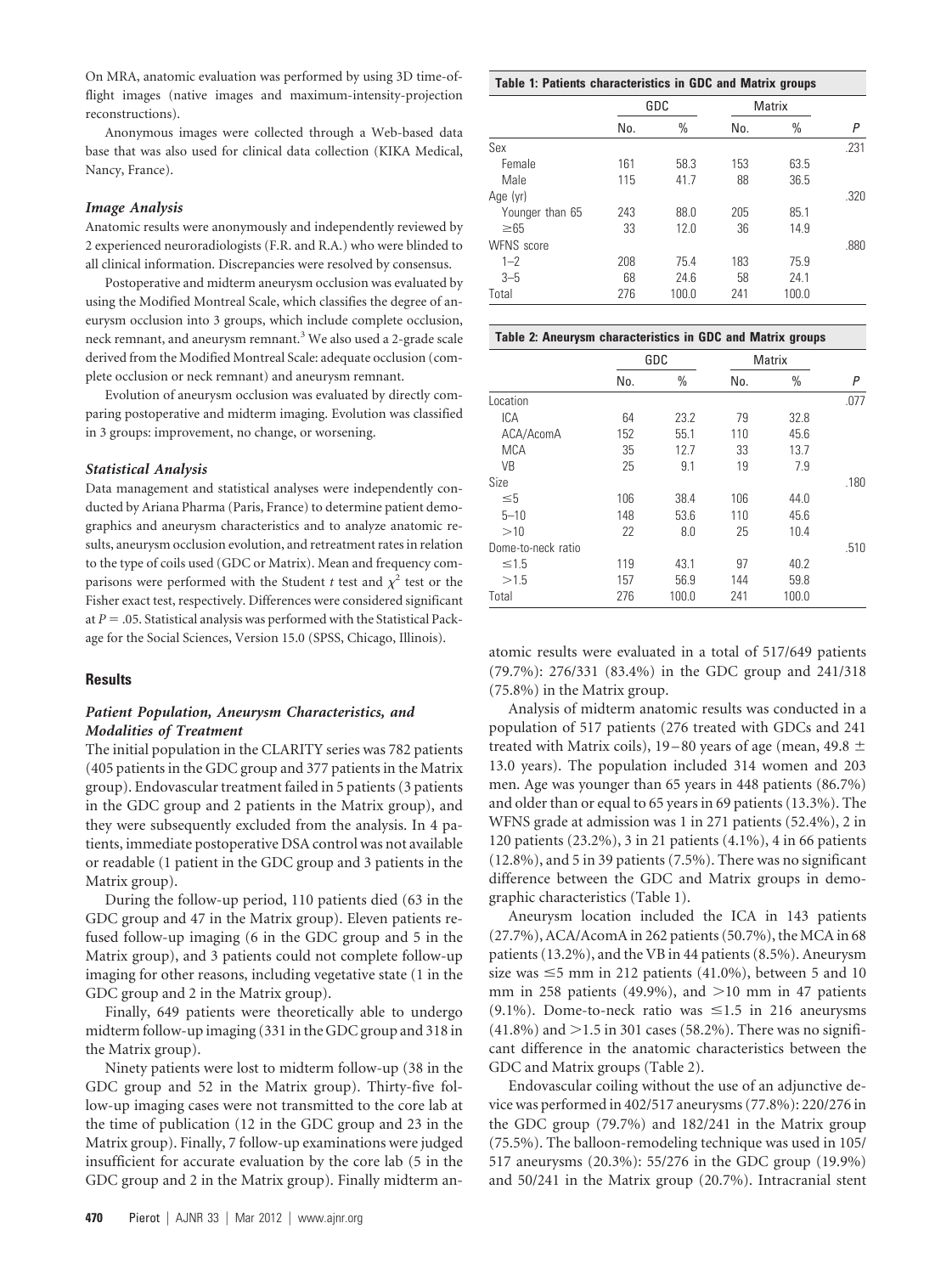placement was performed in 10/517 aneurysms (1.9%): 1/276 in the GDC group (0.4%) and 9/241 in the Matrix group (3.7%).

#### *Postoperative Aneurysm Occlusion*

Interobserver agreement was good between both readers ( $\kappa$  = 0.803).

Postoperatively, complete occlusion was reported in 139/ 276 aneurysms (50.4%; 95% CI, 44.3%–56.4%) in the GDC group and 111/241 aneurysms (46.1%; 95% CI, 39.6%– 52.6%) in the Matrix group, neck remnant in 105/276 aneurysms (38.0%; 95% CI, 32.3%–44.1%) in the GDC group and 108/241 aneurysms (44.8%; 95% CI, 38.4%–51.3%) in the Matrix group, and aneurysm remnant in 32/276 aneurysms (11.6%; 95% CI, 8.1%–16.0%) in the GDC group and 22/241 aneurysms (9.1%; 95% CI, 5.8%–13.5%) in the Matrix group  $(P=.263).$ 

Adequate occlusion was observed in 244/276 aneurysms (88.4%; 95% CI, 84.0%–91.9%) in the GDC group and 219/ 241 aneurysms (90.9%; 95% CI, 86.5%–94.2%) in the Matrix group ( $P = .361$ ).

### *Midterm Aneurysm Occlusion*

Midterm follow-up imaging was obtained between 3.8 and 38.6 months after the initial treatment (16.1  $\pm$  4.8 months) in the entire population, between 4.1 and 35.9 months (16.7  $\pm$ 5.1 months) in the GDC group, and between 3.8 and 38.6 months (15.4  $\pm$  4.3 months) in the Matrix group ( $P = .003$ ).

Midterm follow-up was evaluated by MRA in 146/517 patients (28.2%) in the whole group (GDC group: 78/276 patients, 28.3%; Matrix group: 68/241 patients, 28.2%) and by DSA in 371/517 patients (71.8%) in the whole group (GDC group: 198/276 patients, 28.3%; Matrix group: 173/241 patients, 28.2%).

Interobserver agreement was good between both readers  $(\kappa = 0.938).$ 

At midterm follow-up, complete occlusion was reported in 95/276 aneurysms (34.4%; 95% CI, 26.8%–40.4%) in the GDC group and 80/241 aneurysms (33.2%; 95% CI, 27.3%– 39.5%) in the Matrix group, neck remnant in 127/276 aneurysms (46.0%; 95% CI, 40.0%–52.1%) in the GDC group and 118/241 aneurysms (49.0%; 95% CI, 42.5%–55.5%) in the Matrix group, and aneurysm remnant in 54/276 aneurysms (19.6%; 95% CI, 15.1%–24.8%) in the GDC group and 43/241 aneurysms (17.8%; 95% CI, 13.2%–23.3%) in the Matrix group ( $P = .780$ ).

Adequate occlusion was observed in 222/276 aneurysms (80.4%; 95% CI, 75.3%–85.0%) in the GDC group and 198/ 241 aneurysms (82.2%; 95% CI, 76.7%–86.8%) in the Matrix group ( $P = .617$ ).

# *Evolution of Aneurysm Occlusion (Midterm Versus Postoperative)*

Direct comparison of midterm versus postoperative aneurysm occlusion was not feasible for technical reasons in 6 cases (4 in the GDC group and 2 in the Matrix group).

Direct comparison of midterm versus postoperative aneurysm occlusion showed improvement in 35/272 aneurysms (12.9%; 95% CI, 9.1%–17.4%) in the GDC group and 27/239 aneurysms (11.3%; 95% CI, 7.6%–16.0%) in the Matrix group, stable situation in 98/272 aneurysms (36.0%; 95% CI, 30.3%–42.1%) in the GDC group and 97/239 aneurysms (40.6%; 95% CI, 34.3%–47.1%) in the Matrix group, and worsening in 139/272 aneurysms (51.1%; 95% CI, 45.0%– 57.2%) in the GDC group, and 115/239 aneurysms (48.1%; 95% CI, 41.6%–54.7%) in the Matrix group ( $P = .555$ ).

The midterm evolution was not significantly affected by the initial angiographic results. In the GDC group, midterm aneurysm occlusion was stable or improved in 68/138 aneurysms, completely occluded postoperatively (49.3%; 95% CI, 40.7%–57.9%) in 50/103 aneurysms with a postoperative neck remnant (48.5%; 95% CI, 38.6%–58.6%) and in 15/31 aneurysms with a postoperative aneurysm remnant (48.4%; 95% CI, 30.2%–66.9%). In the GDC group, midterm aneurysm occlusion was worsened in 70/138 aneurysms completely occluded postoperatively (50.7%; 95% CI, 42.1%–59.3%), in 53/103 aneurysms with a postoperative neck remnant (51.5%; 95% CI, 41.4%–61.4%), and in 16/31 aneurysms with a postoperative aneurysm remnant (51.6%; 95% CI, 33.1%–69.9%).

In the Matrix group, midterm aneurysm occlusion was stable or improved in 56/111 aneurysms completely occluded postoperatively (50.5%; 95% CI, 40.8%–60.1%), in 59/108 aneurysms with a postoperative neck remnant (54.6%; 95% CI, 44.8%–64.2%), and in 9/20 aneurysms with a postoperative aneurysm remnant (45.0%; 95% CI, 23.1%–68.5%). In the Matrix group, midterm aneurysm occlusion was worsened in 55/111 aneurysms completely occluded postoperatively (49.5%; 95% CI, 39.9%–59.2%), in 49/108 aneurysms with a postoperative neck remnant (45.4%; 95% CI, 35.8%–55.2%), and in 11/20 aneurysms with a postoperative aneurysm remnant (55.0%; 95% CI, 31.5%–76.9%).

# *Retreatment*

During the follow-up period, we retreated 32/517 patients: 9/276 (3.3%; 95% CI, 1.5%–6.1%) in the GDC group and 23/241 (9.5%; 95% CI, 6.1%–14.0%) in the Matrix group (*P* .003).

The interval between initial treatment and retreatment was 4.2–15.3 months (9.6  $\pm$  3.8 months) in the GDC group and 0.5 to 25.1 months (8.8  $\pm$  6.9 months) in the Matrix group  $(P = .731)$ .

# **Discussion**

In the European practice, endovascular treatment with coils is now the first treatment technique of choice for both unruptured and ruptured aneurysms.<sup>5,6</sup> One of the shortcomings of aneurysm coiling, however, is the immediate and midterm anatomic results. Some aneurysms are not completely occluded at first treatment and have a risk of rebleeding in cases of recently ruptured aneurysms.<sup>7</sup> Moreover, aneurysm occlusion is not always stable with time: Aneurysm reopening can occur in cases with initial complete occlusion; growth of a neck or aneurysm remnant can be observed.<sup>3,4,8</sup> Several approaches have been proposed to overcome these limitations, including increase of aneurysm coil packing, the use of surface-modified coils, and intracranial stent placement.<sup>9-13</sup>

Two types of surface-modified coils have been proposed to improve midterm aneurysm occlusion: hydrogel-coated coils and PGLA-coated coils, including Matrix coils.<sup>10-12</sup> Several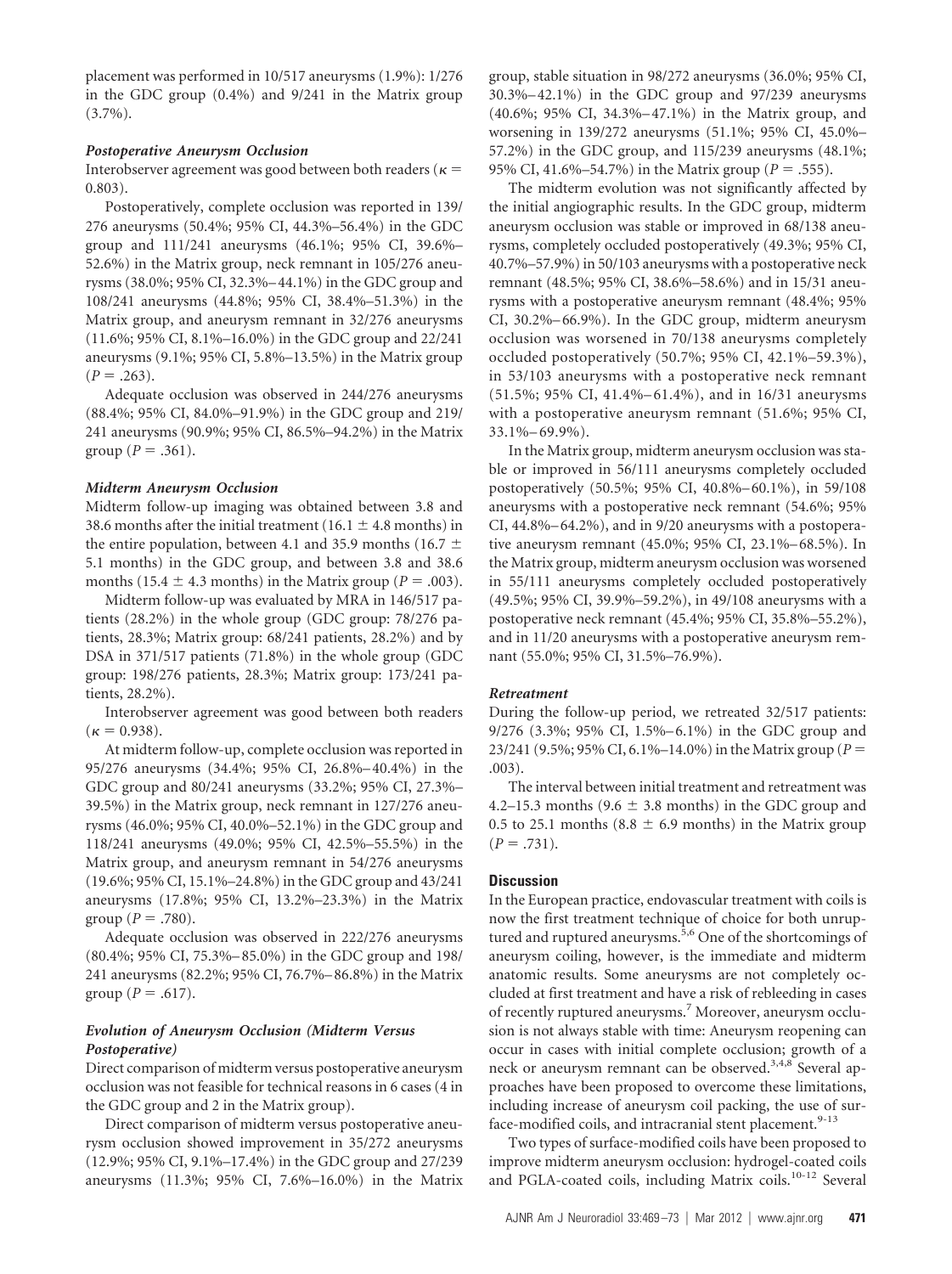series have evaluated PGLA-coated coils showing a similar safety compared with bare platinum coils.<sup>10-12,14</sup> However, no direct comparison between patients harboring aneurysms treated with bare platinum and PGLA-coated coils has been made regarding midterm anatomic results, to our knowledge.

CLARITY is a nonrandomized study designed to compare clinical and anatomic results in patients harboring aneurysms treated with bare platinum coils (GDC coils) and PGLAcoated coils (Matrix).<sup>1</sup> Clinical results will be published separately. Immediate anatomic results have been published showing similar postoperative occlusion in patients treated with GDC and Matrix coils.<sup>1</sup> However PGLA-coated coils have been designed to improve the durability of aneurysm occlusion in the midterm. The present article is dedicated to the analysis of midterm anatomic results.

Midterm anatomic results were evaluated in a high percentage of surviving patients (79.7%) with a very strict methodology (independent and anonymous analysis of postoperative and midterm aneurysm imaging by 2 experienced diagnostic and interventional neuroradiologists). The mean time interval between initial treatment and midterm follow-up was very close in the GDC and Matrix groups (16.7 months in the GDC group and 15.4 months in the Matrix group). Because definitions of reopening or recanalization are very heterogeneous in the literature, anatomic results were evaluated postoperatively and in the midterm follow-up by using the 3-grade Modified Montreal Scale. Because the clinical significance of complete occlusion and neck remnant is likely similar, a 2-grade scale was also used, grouping complete occlusion and neck remnant as an adequate occlusion in opposition to aneurysm remnant as incomplete. Evolution of aneurysm occlusion was evaluated by directly comparing postoperative and midterm imaging. Evolution of aneurysm occlusion was simply classified into 3 groups: improved, stable, and worsened.

In the CLARITY series, postoperative and midterm aneurysm occlusion and evolution of occlusion were not different in the GDC and Matrix groups. As reported from the whole series, postoperative aneurysm occlusion was not different in the GDC and Matrix groups: Adequate occlusion was observed in 88.4% in the GDC group and 90.9% in the Matrix group. Similar results were reported in the systematic review published by Ferns et al<sup>4</sup> showing adequate occlusion in 91.2%.

At follow-up, adequate occlusion was observed in a similar percentage of cases in the GDC and Matrix groups: 80.4% in the GDC group and 82.2% in the Matrix group. This result is again similar to that reported in the Ferns et  $al<sup>4</sup>$  review: adequate occlusion in 83.4% of cases.

Evolution of aneurysm occlusion between postoperative and follow-up imaging was also similar in both groups: Aneurysm occlusion was stable in 36.0% in the GDC group and 40.6% in the Matrix group, improved in 12.9% in the GDC group and 11.3% in the Matrix group, and worsened in 51.1% in the GDC group and 48.1% in the Matrix group.

Contrary to previous reports, evolution of aneurysm occlusion in the midterm was not linked to the quality of postoperative aneurysm occlusion in both the GDC and Matrix groups in our series.<sup>15,16</sup>

Retreatment rates are difficult to interpret because indica-

tions for retreatment are subjective and not similar from 1 center to another. In the Ferns et  $al<sup>4</sup>$  review, the retreatment rate was 10.3% for the whole population (ruptured and unruptured) and 7.2% in ruptured aneurysms alone. The retreatment rate was higher in patients treated with modified coils (11.7%) compared with patients treated with bare platinum coils (9.6%). A similar result was observed in our series, with a significant difference in the retreatment rate in the GDC and Matrix groups (3.3% and 9.5%, respectively;  $P = .003$ ). This difference cannot be explained by differences in patient or aneurysm characteristics or in postoperative or midterm aneurysm occlusion results because they are similar in both groups. It is likely explained by the lack of clear indications for retreatment in cases of aneurysm remnant.

Our study has several limitations. First, it was not a randomized study. However, both GDC and Matrix groups were recruited on a multicentric and consecutive basis, and patient and aneurysm characteristics were not different in the 2 groups. A second limitation is that the recanalization rate was not concisely evaluated because its definition is quite heterogeneous in the literature. Our evaluation, however, was assessed on 4 points (postoperative and follow-up aneurysm occlusion, aneurysm occlusion evolution, and retreatment), leading to a precise comparison of both groups. A third limitation is that midterm evaluation was conducted by using 2 different modalities (DSA and MRA). However, previous articles have shown that MRA was highly sensitive for the detection of neck and aneurysm remnants.<sup>17,18</sup> A fourth limitation is that the Modified Montreal Scale is quite difficult to use because classification between complete occlusion and neck remnant or neck and aneurysm remnant is not always easy. To overcome this limitation, we used a strong methodology with independent and anonymous analysis of the results by 2 experienced readers. In most other published reports, anatomic results were evaluated by the treating physician, introducing a strong bias.

### **Conclusions**

In our large nonrandomized series, postoperative and midterm aneurysm occlusion and evolution of aneurysm occlusion were not different in patients harboring ruptured aneurysms treated with bare coils (GDC) or PGLA coils (Matrix). On the basis of these results, the use of Matrix coils to improve the durability of aneurysm occlusion singularly in the midterm cannot be recommended.

#### **Appendix**

Participating Centers and Investigators:

1) CHU Larrey, Angers, France, Anne Pasco

2) CHU Jean Minjoz, Besançon, France, Jean-François Bonneville

3) CHU Pellegrin, Bordeaux, France, Xavier Barreau, Jérôme Berge

4) CHU de la Côte de Nacre, Caen, France, Patrick Courthéoux, Suzana Saleme

5) CHU Gabriel Montpied, Clermont Ferrand, France, Emmanuel Chabert, Jean Gabrillargues

6) CHU Roger Salengro, Lille, France, Xavier Leclerc, Jean-Pierre Pruvo, Christian Taschner

7) CHU La Timone, Marseille, France, Olivier Lévrier